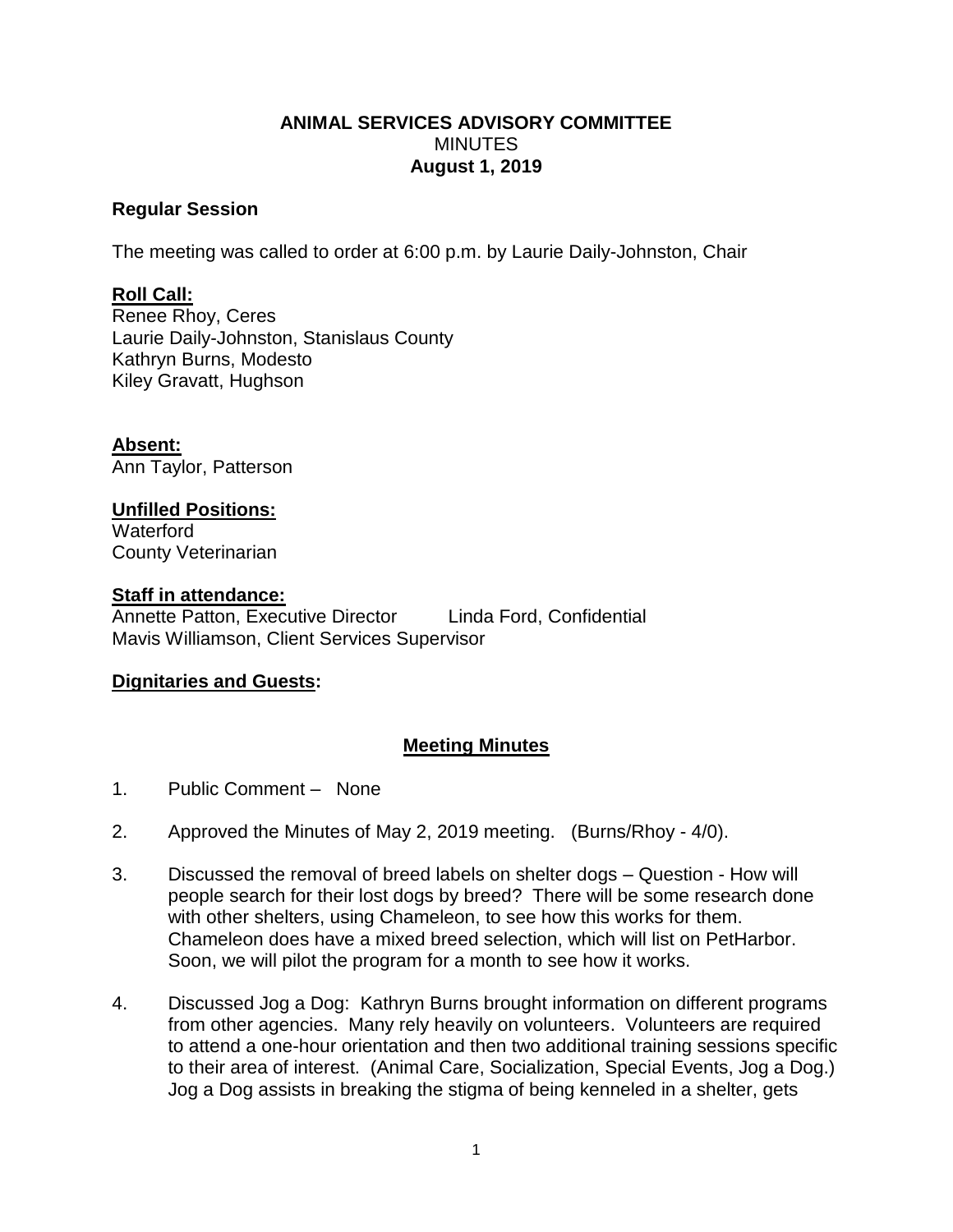animals out and noticed, they wear adopt me bandanas or vests which markets the agency and can start a dialog with a potential adopter. Some of the running groups in our area are: Shadow Chase, Teen Run America, Modesto Moves and Dusty Bottom Trails. We may be able to increase our volunteers with Veteran programs, high school programs, etc. Volunteer commitment is key and six months or more is most beneficial. SASA will invite Jennifer Smith, Volunteer Coordinator to the October meeting to share her programs and how our volunteer program is structured.

- 5. Introduced ASA: Annette had the pleasure of introducing Melanie and Will Riddle to the Animal Services Advisory Committee. Both entities were excited to meet each other and believe they can work together. ASA has 2.5 members with Melanie acting as President and Will as Treasurer. ASA recently paid for two days with the SNIP Bus spaying and neutering the dogs living at MOES. ASA needs to know what SASA needs and then will acquire the volunteers to assist. Laurie Daily-Johnston suggested ASA check some of the "Friends of the Shelter" with other agencies to see how they do fund raisers, community events, like MOES, pet food distribution, and more.
- 6. Discussed: The status of the educational screens in Client Services with Mavis Williamson. Mavis said the screens have been evaluated, and will be ordered soon. The screens can utilize a youtube channel, a DVR or make use of WiFi. One screen will be utilized for educational information and one for pricing, etc. Additionally, there will be at least one kiosk with a touch screen to assist people unable to go through the kennels. The kiosk will allow people to look for an adoptable animal, to see if their pet is here or to license their pet.
- 7. Discussed: Shelter Administration Priorities and how the committee and others can help. Annette provided the following information from the ASAC bylaws.

The Committee is established to protect and enhance the quality of life for animals and residents of Stanislaus County. Responsibilities include educating the community on animal care; public relations; and serving as a resource.

- Serve as an advisor to the SASA Board and Executive Director
- Promote a public awareness of the Stanislaus Animal Services Agency
- Develop methods to promote adoption of animals at the shelter.
- Develop methods to decrease the number of animals entering the shelter.
- Continue efforts to increase and encourage volunteer participation at the shelter.

In promoting awareness, all members are reminded to support the shelter by attending their respective City Council meetings and promoting animal welfare. Annual Reports will also be presented at City Council meetings soon, and you are invited to attend. What you will hear is the live release rate for dogs is 90%, and cats is 71% in fiscal 2018/2019. There is room for improvement with cats, and we can accomplish more with a robust foster program for pre-ween kittens. SASA is very happy to have Best Friends Animal Society staff on site. Best Friends is key in reducing the cat live intake. Best Friends works diligently on the